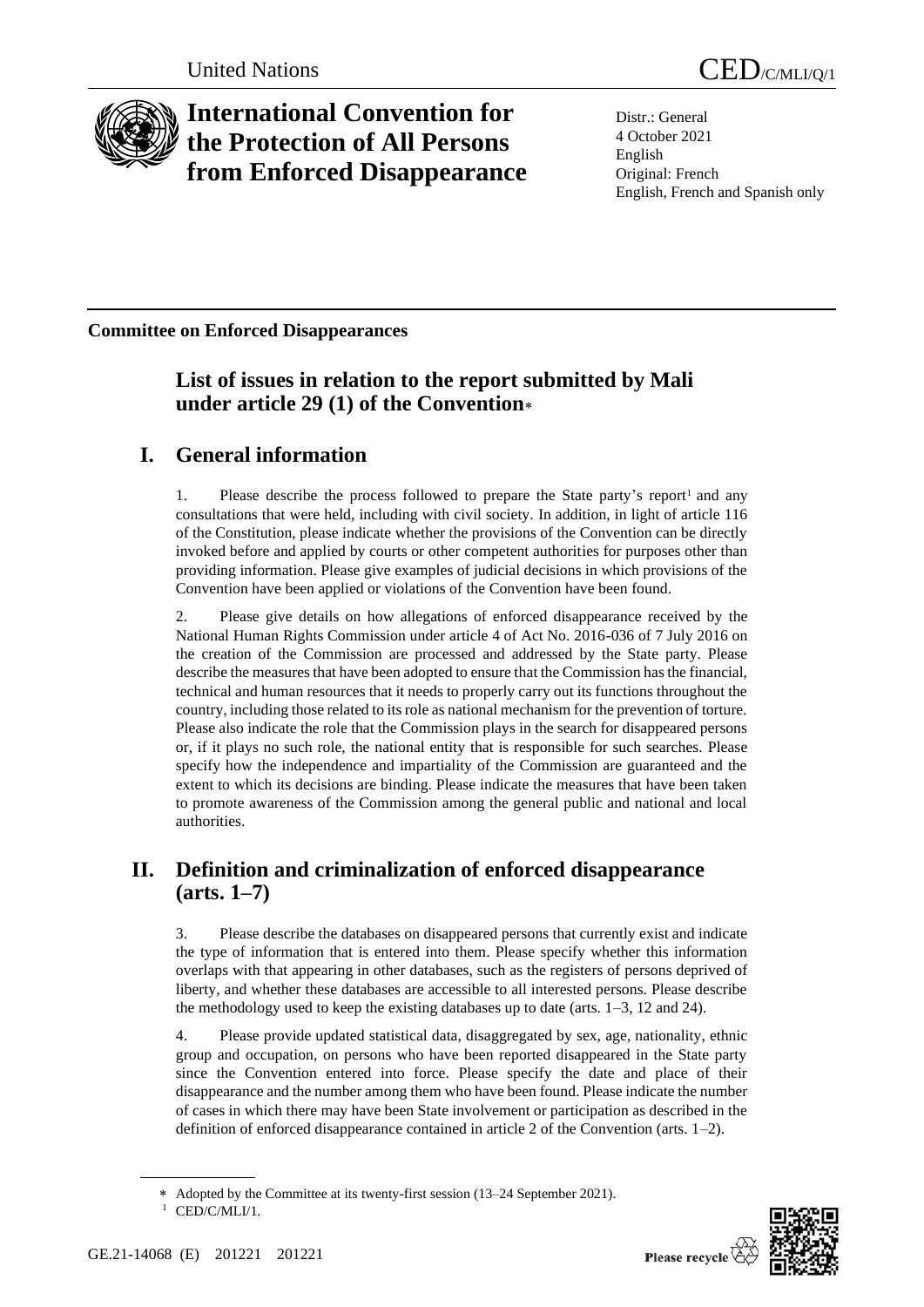5. Please indicate whether any complaints have been lodged with respect to acts described in article 2 of the Convention. Please comment on allegations that security forces carry out enforced disappearances. Please provide detailed data on the investigations conducted into such cases and their outcomes, including the penalties imposed and the reparation, including rehabilitation, granted to the victims (arts. 2, 4, 12 and 24).

6. Regarding paragraph 20 of the State party's report, please describe any steps that have been taken or are planned to establish enforced disappearance as a separate offence under domestic law, in line with article 2 of the Convention. With respect to paragraph 34 of the report, please indicate the number of cases where allegations of enforced disappearance have resulted in prosecution under articles 237 to 244 of the Criminal Code or, where the offence could be categorized as a crime against humanity, under article 29. Please state the penalties that were handed down, specifying the number of cases in which the death penalty was imposed and the sentences that were carried out in such cases (arts. 2, 4–5, 7 and 24).

7. Please indicate how the release of detainees suspected of or charged with involvement in serious crimes, including enforced disappearances, Act No. 2012-020 of 18 May 2012, on the amnesty for acts committed during the riots that led to the resignation of the President of the Republic, and Act No. 2019-042 of 24 July 2019, the Act on National Understanding, are compatible with articles 7 and 24 of the Convention (arts. 7 and 24).

8. In light of reports of disappearances carried out by militias in contexts of intercommunal violence and by the Organization of Al-Qaida in the Islamic Maghreb, Ansar Eddine, Katiba Macina, Al Mourabitoun, the Group for the Support of Islam and Muslims (Jama'a Nusrat ul-Islam wa al-Muslimin), Islamic State in the Greater Sahara and other similar groups, please describe the steps taken to investigate acts contemplated by article 2 of the Convention that have been carried out by these groups or any other groups of persons acting without the authorization, support or acquiescence of the State and to bring those responsible to justice. Please indicate the results of these efforts and specify the number of persons who have been charged, arrested and found guilty by domestic courts (arts. 3, 12 and 24).

9. Please indicate whether any complaints have been lodged regarding disappearances occurring in connection with acts of trafficking in persons or during migratory movements. If they have, please specify the measures that have been taken to investigate, punish those responsible and provide the victims with appropriate protection, reparation and rehabilitation (arts. 2–3, 12 and 24).

10. Please indicate the measures taken to strengthen the National Coordinating Committee on Combating Trafficking in Persons and Similar Practices and ensure that it considers the possibility that victims may have been disappeared. As Mali has become a main thoroughfare for migrants and refugees, please provide information on the measures taken to facilitate the search for migrants who have been disappeared in Mali and to provide support to their families in line with article 24 of the Convention (arts. 2–3, 12 and 24).

11. With respect to paragraph 29 of the State party's report, please specify the laws that have been adopted and the measures that have been taken to ensure that no exceptional circumstances – whether a state of war or a threat of war, internal political instability or any other public emergency such as the crisis resulting from the coronavirus disease (COVID-19) pandemic – can justify an infringement of the right not to be subjected to enforced disappearance. Please describe how the State party ensures that any counter-terrorism measures taken have no impact on the effective application of the Convention. In this regard, please comment on the allegations made that persons suspected of collaborating with terrorist groups have been arbitrarily detained and subjected to enforced disappearance (art. 1).

12. In light of article 28 of the Criminal Code, please clarify how the State party ensures that anyone who commits, orders, solicits or induces the commission of an enforced disappearance is held criminally responsible or describe the measures that are planned to bring domestic laws into line with article 6 of the Convention. Please provide further information on the appeals mentioned in paragraph 46 of the State party's report – appeals to a higher authority and appeals to the same authority to reconsider its decision – that are available to anyone who refuses to obey an order to commit an enforced disappearance.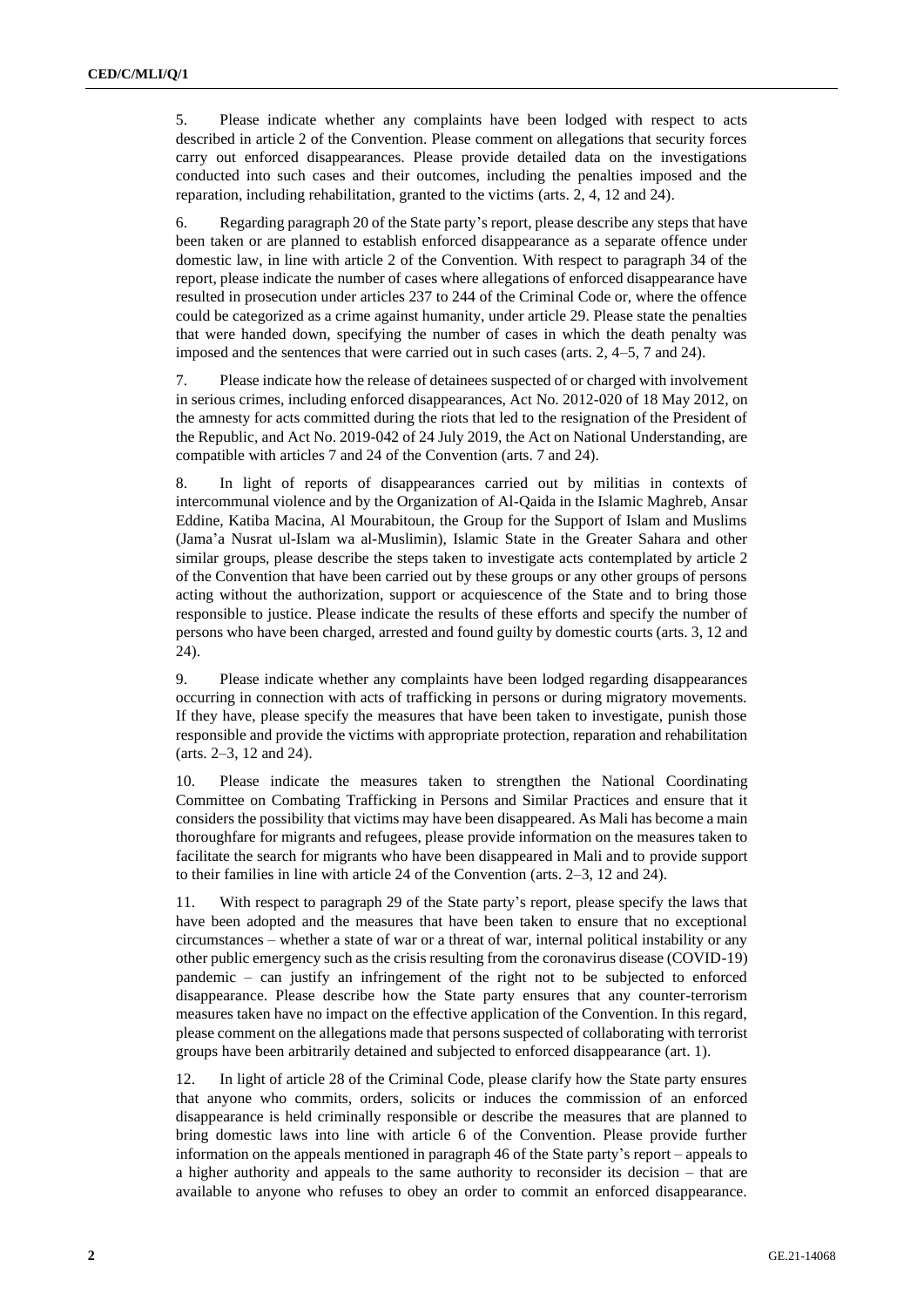Please provide any statistics available on cases where, as a result of such an appeal, the penalty initially imposed was set aside (arts. 6–7 and 23).

13. With respect to paragraphs 49 and 50 of the State party's report, please explain how courts ensure that all the mitigating and aggravating circumstances referred to in article 7 (2) of the Convention are taken into account in cases of enforced disappearance (arts. 6–7 and 23).

## **III. Judicial procedure and cooperation in criminal matters (arts. 8–15)**

14. With respect to paragraphs 51 and 52 of the State party's report, please specify the statute of limitations that is applicable when an enforced disappearance cannot be classified as a crime against humanity. Please indicate the length of the period of limitation and specify whether it starts to run before or after the enforced disappearance ceases. Please provide information about the measures taken to guarantee the right of victims of enforced disappearance to an effective remedy after the statute of limitations expires (art. 8).

15. Regarding paragraph 56 of the State party's report, please specify the conditions under which the judicial authorities of the State party may invoke universal jurisdiction under articles 29 and 32 of the Criminal Code in order to hear cases of enforced disappearance. Please provide the number of cases in which universal jurisdiction has been invoked, exercised or rejected and, of that number, indicate those that could be classified as enforced disappearances (art. 9).

16. Please describe the procedures followed and the measures taken to allow for allegations of enforced disappearance to be examined promptly and investigated thoroughly and impartially and for a determination to be reached as to the fate of the disappeared persons. With respect to paragraph 67 of the State party's report, please indicate how often searches for victims of enforced disappearance are automatically initiated as soon as the competent authorities are notified of the disappearance, and describe the measures taken to ensure that the searches continue until the fate of the disappeared person has been clarified. Please describe the measures taken to ensure that the competent authorities (a) have the necessary powers and resources to effectively conduct investigations into alleged cases of enforced disappearance; and (b) have access to all relevant documentation and all places of detention and all other places where there are reasonable grounds to believe that a disappeared person is present (arts. 12 and 24).

17. Please indicate the judicial authority that is competent to review measures taken by the military authorities, including the army's counter-intelligence service, to deprive persons of their liberty. Regarding paragraph 64 of the State party's report, please indicate which military authorities are responsible for investigating cases of enforced disappearance "involving the defence and security forces", including disappearances perpetrated against other military personnel. In addition, please indicate whether judges applying customary and religious law may decide cases alleging an enforced disappearance. If so, please specify the procedure they follow and the penalties they may impose (arts. 11–12 and 24).

18. Please provide an update on the preliminary bill on victim and witness protection referred to in paragraph 70 of the State party's report. Please describe the mechanisms provided for under the bill to ensure the effective protection of the complainant, witnesses, relatives of the disappeared person and their defence counsel, as well as persons participating in the investigation into the enforced disappearance. Please specify (a) whether the bill provides for suspension from duties, from the outset and for the duration of an investigation, when the alleged offender is a State official; and (b) whether there is a mechanism in place to ensure that law enforcement and security forces do not participate in the investigation into an enforced disappearance when one or more of their members are suspected of being involved in the commission of the offence. Pending the adoption of the bill in question, please describe the protection mechanisms that are already in place (art. 12).

19. Regarding paragraphs 71 to 73 of the State party's report, please specify whether the offences under the Criminal Code that may be invoked for purposes of extradition in cases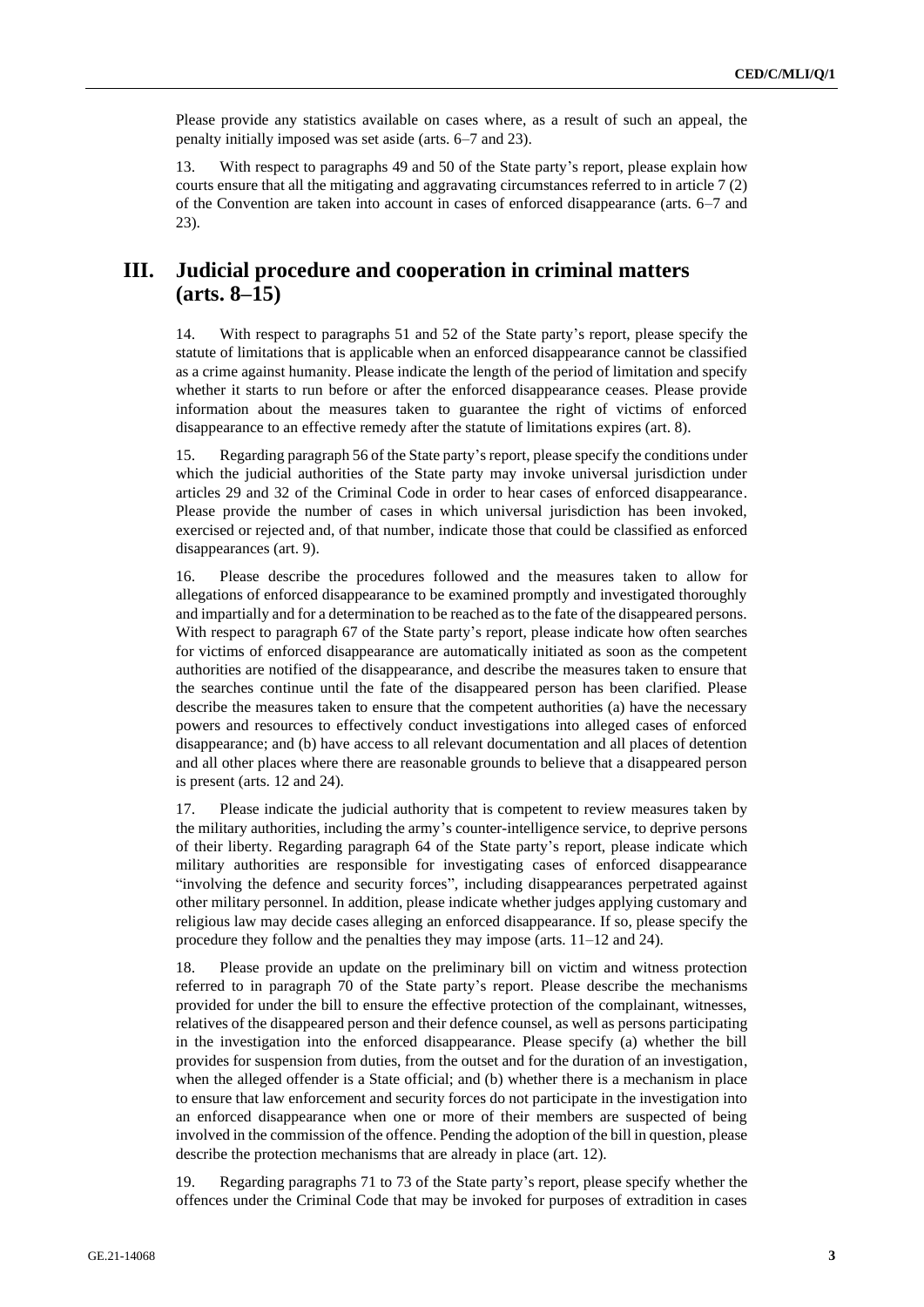not amounting to crimes against humanity may be regarded as political offences, offences connected with a political offence or offences inspired by political motives. Please indicate whether the extradition agreements concluded with other States parties since the entry into force of the Convention have been applied in cases of enforced disappearance. If so, please specify how often they have been applied and the outcome in each case. In addition, please indicate whether, under domestic law, any restrictions or conditions apply to requests for mutual legal assistance or cooperation, in light of articles 14, 15 and 25 (3) of the Convention. Regarding paragraph 76 of the State party's report, please indicate the measures of mutual assistance adopted by the State party with a view to assisting all victims of enforced disappearance, and in searching for, locating and releasing disappeared persons and, in the event of death, in exhuming and identifying them and returning their remains. Please also specify how situations are handled where foreign forces carry out enforced disappearances in Mali (arts. 13–15 and 25).

#### **IV. Measures to prevent enforced disappearances (arts. 16–23)**

20. Please indicate whether the State party plans to include in its domestic legislation an express prohibition on the expulsion, return (refoulement), surrender or extradition of an individual where there are substantial grounds for believing that he or she would be in danger of being subjected to enforced disappearance. Please describe the legal framework and procedures that apply to the expulsion, return (refoulement), surrender and extradition of persons. In this regard, please:

(a) Provide detailed information about the mechanisms and criteria applied in the context of procedures of expulsion, return (refoulement), surrender or extradition to evaluate and verify the risk that a person may be subjected to enforced disappearance;

(b) Please indicate whether the information provided in paragraph 81 of the State party's report regarding the impossibility of appealing against decisions to grant extradition requests also applies to decisions authorizing expulsions, returns (refoulements) or surrenders. If it does not, please specify the authority before which and the procedure under which appeals are to be filed and indicate whether the appeals have suspensive effect (art. 16).

21. In light of the information provided in paragraphs 83 to 90 of the State party's report, please specify how often and under what conditions the authorities mentioned are able to obtain authorization to visit places of deprivation of liberty, including migrant holding centres, including during the COVID-19 pandemic. Please indicate the average number of visits made annually by each of those authorities over the last five years and specify the places visited. Please indicate whether registers and the identity of persons deprived of their liberty are checked systematically in connection with these visits in order to locate persons declared disappeared. If they are, please specify how the checks are carried out and the results of those checks (art. 17).

22. Regarding paragraph 88 of the State party's report, please describe the measures taken to guarantee that, from the outset of the deprivation of liberty, all persons deprived of liberty, regardless of the offence of which they are accused, have access to counsel, are able to inform their family members or any other person of their choice of their deprivation of liberty and, in the case of foreign nationals, are able to communicate with their consular authorities, including during the COVID-19 pandemic (art. 17).

23. With respect to paragraph 93 of the State party's report, please specify the measures taken to ensure that all official registers and records of persons deprived of liberty, regardless of the nature of the place where they are deprived of liberty, include all the elements listed in article 17 (3) of the Convention and are promptly and duly completed and kept up to date. Please indicate whether any complaints have been lodged with respect to delays in recording or failures to record a deprivation of liberty or any other pertinent information in the registers. If so, please provide information on the proceedings initiated and, if applicable, the sanctions imposed and the measures taken to ensure that such delays or failures do not occur again. With respect to paragraphs 100 to 103 of the State party's report, please describe the measures taken to ensure that persons deprived of liberty are released in a manner permitting reliable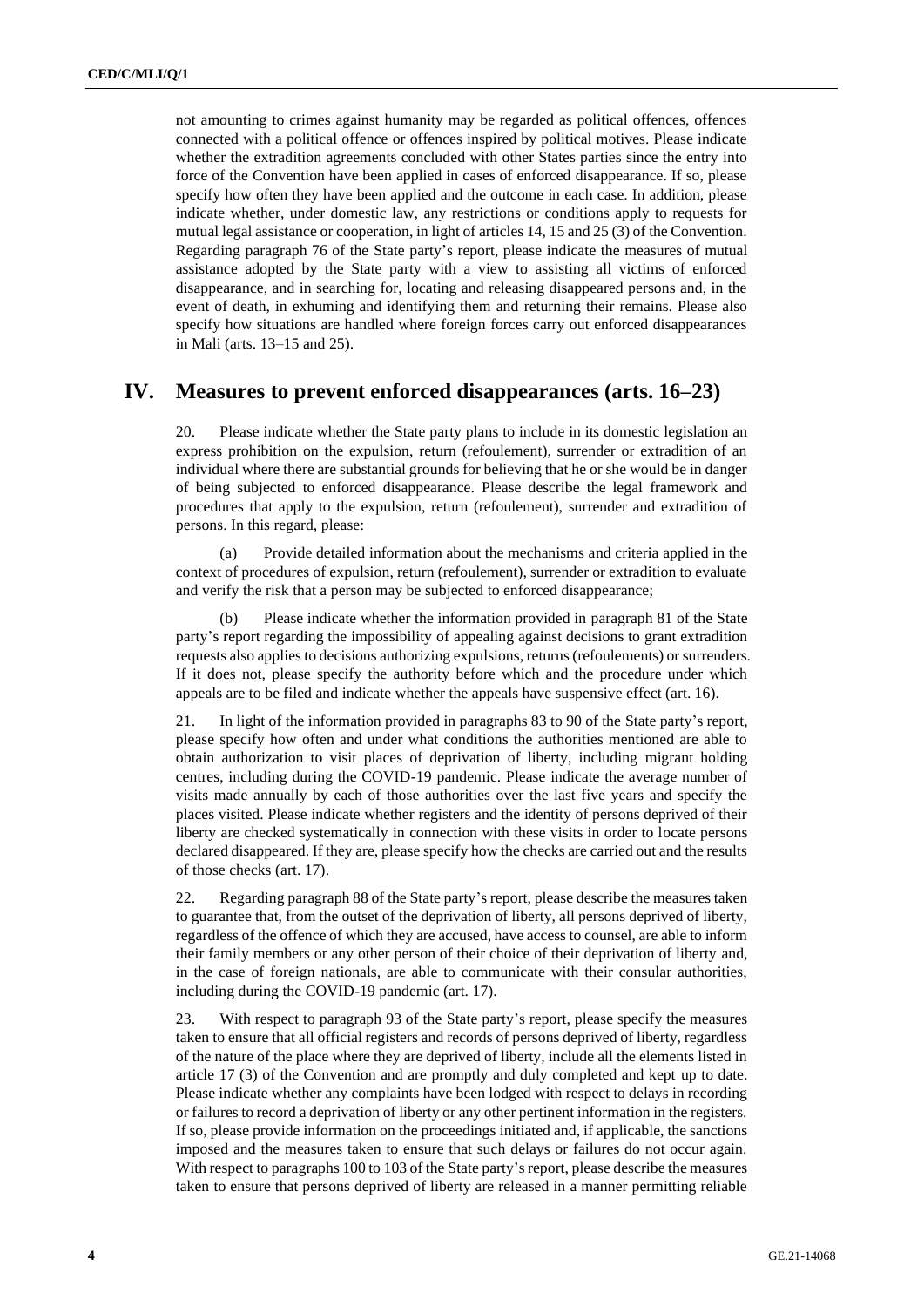verification that they have actually been released and to assure their physical integrity and their ability to exercise fully their rights at the time of release (arts. 17 and 21–22).

24. In light of paragraphs 104 to 114 of the State party's report, please indicate the number of appeals lodged by persons deprived of liberty or any person with a legitimate interest in order to challenge the lawfulness of a deprivation of liberty and the outcome of the proceedings initiated. Please describe any relevant measures being considered in connection with the review of the Code of Criminal Procedure mentioned in paragraph 107 of the State party's report and provide an update on the status of the review (arts. 17–18 and 22).

25. Please indicate the measures taken to guarantee access to information on persons deprived of liberty to anyone with a legitimate interest. Please describe the procedures that must be followed to gain access to such information and indicate the restrictions that may be imposed on such access, specifying the authorities that may impose them and the length of time they may last (arts. 18 and 20).

26. With respect to paragraphs 95 to 97 of the State party's report, please provide updates on the implementation of Act No. 2018-002 of 12 January 2018 on the establishment of the General Directorate of the Forensic Police and the project to put into operation a DNA processing centre, including with respect to the budget allocated and the staff assigned to the centre (art. 19).

27. Please indicate how the State party ensures that the human rights training programme mentioned in paragraphs 115 and 116 of the State party's report is aligned with the objectives set out in article 23 of the Convention. In particular, please describe the content of training sessions relating to enforced disappearance and the Convention and indicate how often they are offered to civil or military law enforcement personnel, medical personnel, public officials and other persons who may be involved in the registration or custody of persons deprived of liberty, as well as judges, prosecutors and other officials responsible for the administration of justice (art. 23).

## **V. Measures to protect and ensure the rights of victims of enforced disappearance (art. 24)**

28. Please indicate whether there are any plans to amend the domestic legislation so as to define "victim" in a manner consistent with the definition set out in article 24 (1) of the Convention. Please describe the measures taken to guarantee that victims of enforced disappearance enjoy the right to the truth and the right to take part in investigations and search operations. Please indicate the progress made in this regard by the Truth, Justice and Reconciliation Commission and the International Commission of Inquiry established under the Agreement on Peace and Reconciliation in Mali. Please provide information on the measures taken to ensure that anyone who has suffered harm as a result of enforced disappearance is provided prompt, fair and adequate access to all the forms of reparation listed in article 24 (5) of the Convention. Please identify the authorities that are responsible for providing compensation and reparation in the event of an enforced disappearance and indicate whether access to compensation and reparation is contingent on a criminal conviction and whether it is subject to a time limit (art. 24).

29. In light of the reports of mass graves in the State party, please provide information on:

(a) The measures taken to ensure that all mass graves are searched for and located, with an indication of the number of mass graves located since the Convention entered into force for the State party;

(b) The number of persons found and the number of persons identified;

(c) The efforts undertaken to identify, respect and return the remains of disappeared persons;

(d) The investigations carried out and their results, specifying: (i) whether the analysis of remains was carried out in accordance with the Manual on the Effective Investigation and Documentation of Torture and Other Cruel, Inhuman or Degrading Treatment or Punishment (Istanbul Protocol) and the Minnesota Protocol on the Investigation